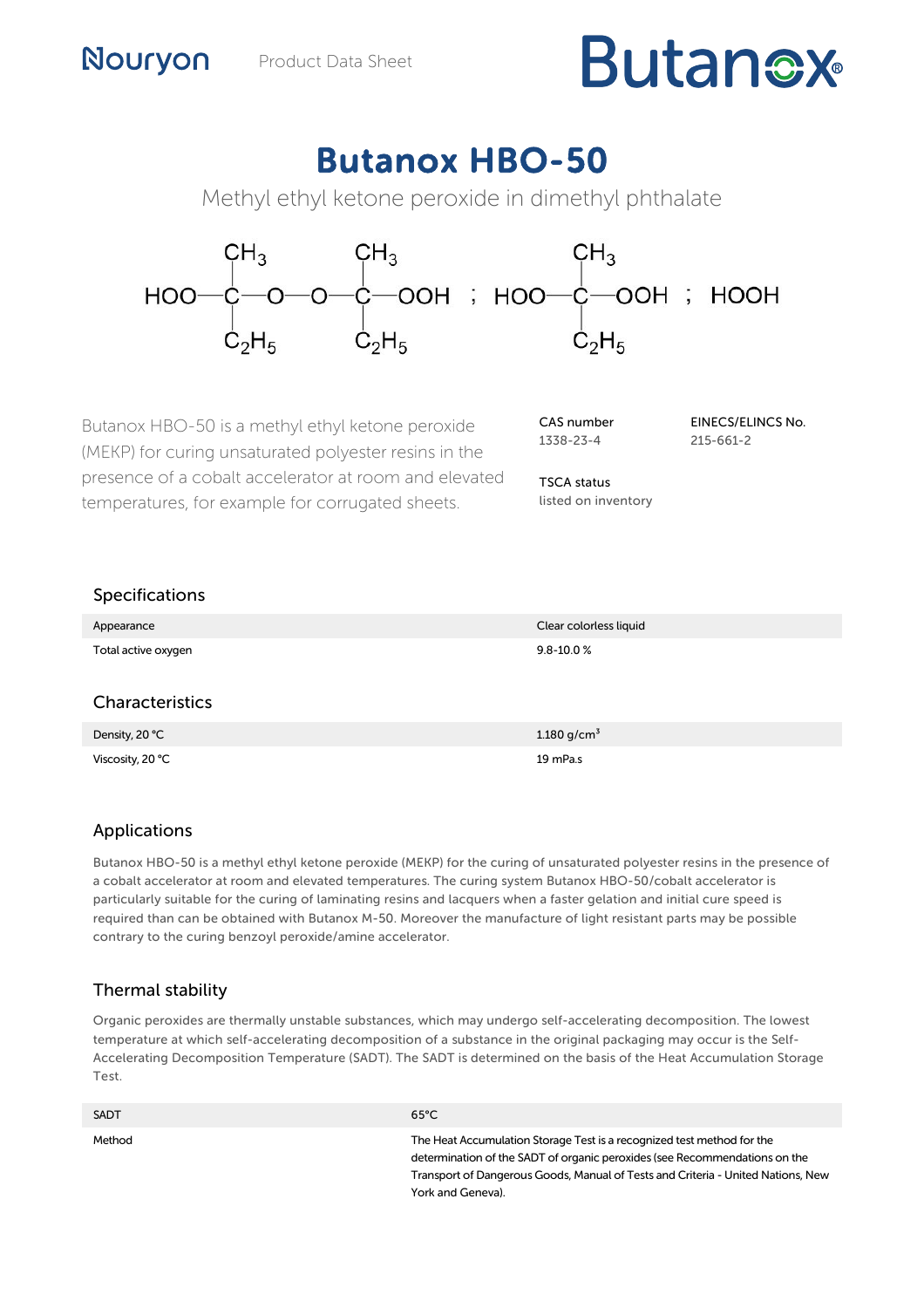### Storage

Due to the relatively unstable nature of organic peroxides a loss of quality can be detected over a period of time. To minimize the loss of quality, Nouryon recommends a maximum storage temperature (Ts max. ) for each organic peroxide product.

| Ts Max. | $25^{\circ}$ C                                                                                                                                                             |
|---------|----------------------------------------------------------------------------------------------------------------------------------------------------------------------------|
| Note    | When stored under the recommended storage conditions, Butanox HBO-50 will<br>remain within the Nouryon specifications for a period of at least 3 months after<br>delivery. |

#### Packaging and transport

The standard packaging is a 30 l HDPE can (Nourytainer) for 20 kg peroxide solution. Both packaging and transport meet the international regulations. For the availability of other packed quantities contact your Nouryon representative. Butanox HBO-50 is classified as Organic peroxide type D; liquid; Division 5. 2; UN 3105; PG II.

#### Safety and handling

Keep containers tightly closed. Store and handle Butanox HBO-50 in a dry well-ventilated place away from sources of heat or ignition and direct sunlight. Never weigh out in the storage room. Avoid contact with reducing agents (e. g. amines), acids, alkalis and heavy metal compounds (e. g. accelerators, driers and metal soaps). Please refer to the Safety Data Sheet (SDS) for further information on the safe storage, use and handling of Butanox HBO-50. This information should be thoroughly reviewed prior to acceptance of this product. The SDS is available at nouryon.com/sds-search.

#### Major decomposition products

Carbon dioxide, water, acetic acid, formic acid, propionic acid, methyl ethyl ketone